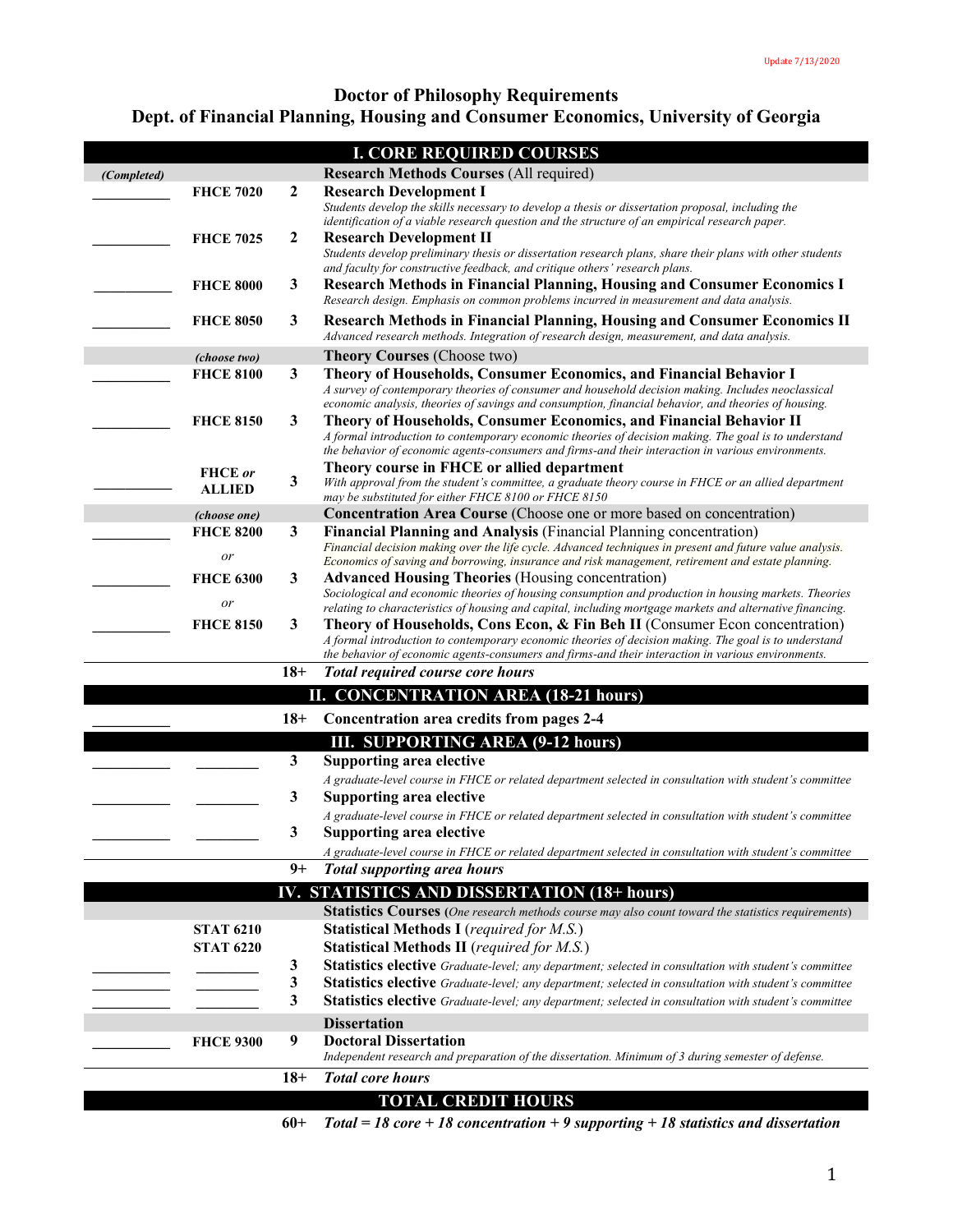## **HOUSING CONCENTRATION COURSE OPTIONS**

### 18-21 hrs in concentration

| (Completed) |                      |       |                                                                      |
|-------------|----------------------|-------|----------------------------------------------------------------------|
|             | <b>FHCE 6300</b>     | 3     | <b>Advanced Housing Theories</b>                                     |
|             | <b>FHCE 6310</b>     | 3     | <b>Housing Policy</b>                                                |
|             | <b>FHCE 6320</b>     | 3     | Legal Issues in Residential Property Management                      |
|             | <b>FHCE 6330</b>     | 3     | Leasing Strategies for Residential Property Management               |
|             | <b>FHCE 6350</b>     | 3     | Household Technology and Systems                                     |
|             | <b>FHCE 6400</b>     | 3     | Family Demographics and Policy                                       |
|             | <b>FHCE 6500</b>     | 3     | Aging and the Family                                                 |
|             | <b>FHCE 6810</b>     | 3     | Housing for an Aging Population                                      |
|             | <b>FHCE 6900</b>     | 3     | Seminar in Financial Planning, Housing and Consumer Economics        |
|             | <b>FHCE 7010</b>     | 3     | Directed Study in Financial Planning, Housing and Consumer Economics |
|             | <b>FHCE 7310</b>     | 3     | Managing Nonprofit and Special Community Housing                     |
|             | <b>FHCE 7320</b>     | 3     | Residential Property Management Technology and Simulation            |
|             | <b>FHCE 7330</b>     | 3     | Multifamily Housing and Society                                      |
|             | <b>FHCE 7340</b>     | 3     | Housing Market Analysis                                              |
|             | <b>FHCE 7350</b>     | 3     | Housing Counseling                                                   |
|             | <b>FHCE 7400</b>     | 3     | Demographics of Special Populations                                  |
|             | <b>FHCE 7710</b>     | 3     | Study Tour in Financial Planning, Housing and Consumer Economics     |
|             | <b>FHCE 7910</b>     | $3-9$ | Financial Planning, Housing and Consumer Economics Internship        |
|             | <b>FHCE 8900</b>     | 3     | Seminar in Financial Planning, Housing and Consumer Economics        |
|             | <b>FHCE 9100</b>     | 3     | <b>Consumer Policy Analysis</b>                                      |
|             |                      |       |                                                                      |
|             | ALLIED##             | 3     | Allied department graduate course per committee's approval           |
|             | $\mathrm{ALLIED}$ ## | 3     | Allied department graduate course per committee's approval           |
|             | ALLIED##             | 3     | Allied department graduate course per committee's approval           |
|             |                      |       |                                                                      |

**18+** *Total of 18-21 housing concentration hours* 

## **CONCENTRATION COURSE OPTIONS**

Note that the above course option list is not exhaustive. Doctoral students in the past have taken courses from allied departments including Economics, Agricultural & Applied Economics, Marketing, Psychology, Human Development and Family Science, Sociology, Textiles Merchandising & Interiors, Educational Psychology, Educational Research & Management, Management Information Systems, and History.

Doctoral students, in consultation with their committees, may also consider taking courses from other allied departments. Allied departments that may offer courses of interest include Environmental Ethics, Environmental Health Science, Forestry & Natural Resources, Global Policy Studies, Health Administration, Health Policy & Management, Health Promotion & Behavior, International Affairs, Public Administration & Policy, Political Science, Agricultural Leadership, and Higher Education.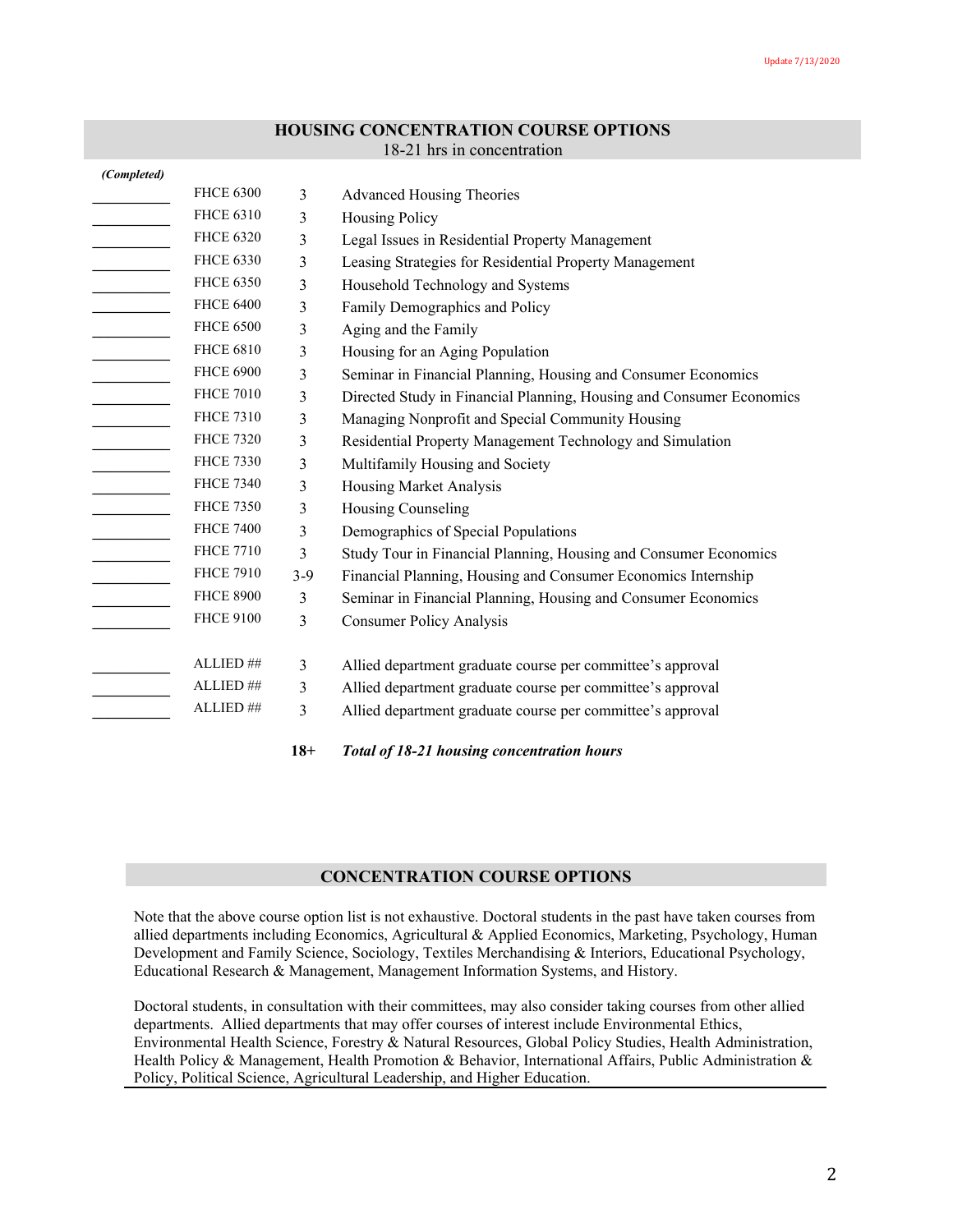## **FINANCIAL PLANNING CONCENTRATION COURSE OPTIONS**

18-21 hrs in concentration; \*Necessary for CFP Exam

#### *(Completed)*

| <b>FHCE 6200</b> | 3     | Wealth Management 1*                                                 |
|------------------|-------|----------------------------------------------------------------------|
| <b>FHCE 6205</b> | 3     | Wealth Management 2*                                                 |
| <b>FHCE 6210</b> | 3     | Retirement Planning and Employee Benefits*                           |
| <b>FHCE 6220</b> | 3     | Estate Planning*                                                     |
| <b>FHCE 6230</b> | 3     | Family Tax Planning*                                                 |
| <b>FHCE 7200</b> | 3     | Financial Counseling and Client Communication*                       |
| <b>FHCE 7250</b> | 3     | Capstone in Financial Planning*                                      |
| <b>FHCE 6250</b> | 3     | Practice Management                                                  |
| <b>FHCE 6500</b> | 3     | Aging and the Family                                                 |
| <b>FHCE 6900</b> | 3     | Seminar in Financial Planning, Housing and Consumer Economics        |
| <b>FHCE 7010</b> | 3     | Directed Study in Financial Planning, Housing and Consumer Economics |
| <b>FHCE 7910</b> | $3-9$ | Financial Planning, Housing and Consumer Economics Internship        |
| <b>FHCE 8200</b> | 3     | Financial Planning and Analysis                                      |
| <b>FHCE 8500</b> | 3     | Survey of Financial Therapy                                          |
| <b>FHCE 8550</b> | 3     | Money and Relationships                                              |
| <b>FHCE 8900</b> | 3     | Seminar in Financial Planning, Housing and Consumer Economics        |
| <b>FHCE 9100</b> | 3     | <b>Consumer Policy Analysis</b>                                      |
| <b>RMIN 7100</b> | 3     | Fundamentals of Risk Management                                      |
|                  |       |                                                                      |
| ALLIED ##        | 3     | Allied department graduate course per committee's approval           |
| ALLIED ##        | 3     | Allied department graduate course per committee's approval           |
| ALLIED ##        | 3     | Allied department graduate course per committee's approval           |
|                  |       |                                                                      |

**18+** *Total of 18-21 financial planning concentration hours*

#### **CONCENTRATION COURSE OPTIONS**

Note that the above course option list is not exhaustive. Doctoral students in the past have taken courses from allied departments including Economics, Agricultural & Applied Economics, Marketing, Psychology, Human Development and Family Science, Sociology, Textiles Merchandising & Interiors, Educational Psychology, Educational Research & Management, Management Information Systems, and History.

Doctoral students, in consultation with their committees, may also consider taking courses from other allied departments. Allied departments that may offer courses of interest include Environmental Ethics, Environmental Health Science, Forestry & Natural Resources, Global Policy Studies, Health Administration, Health Policy & Management, Health Promotion & Behavior, International Affairs, Public Administration & Policy, Political Science, Agricultural Leadership, and Higher Education.